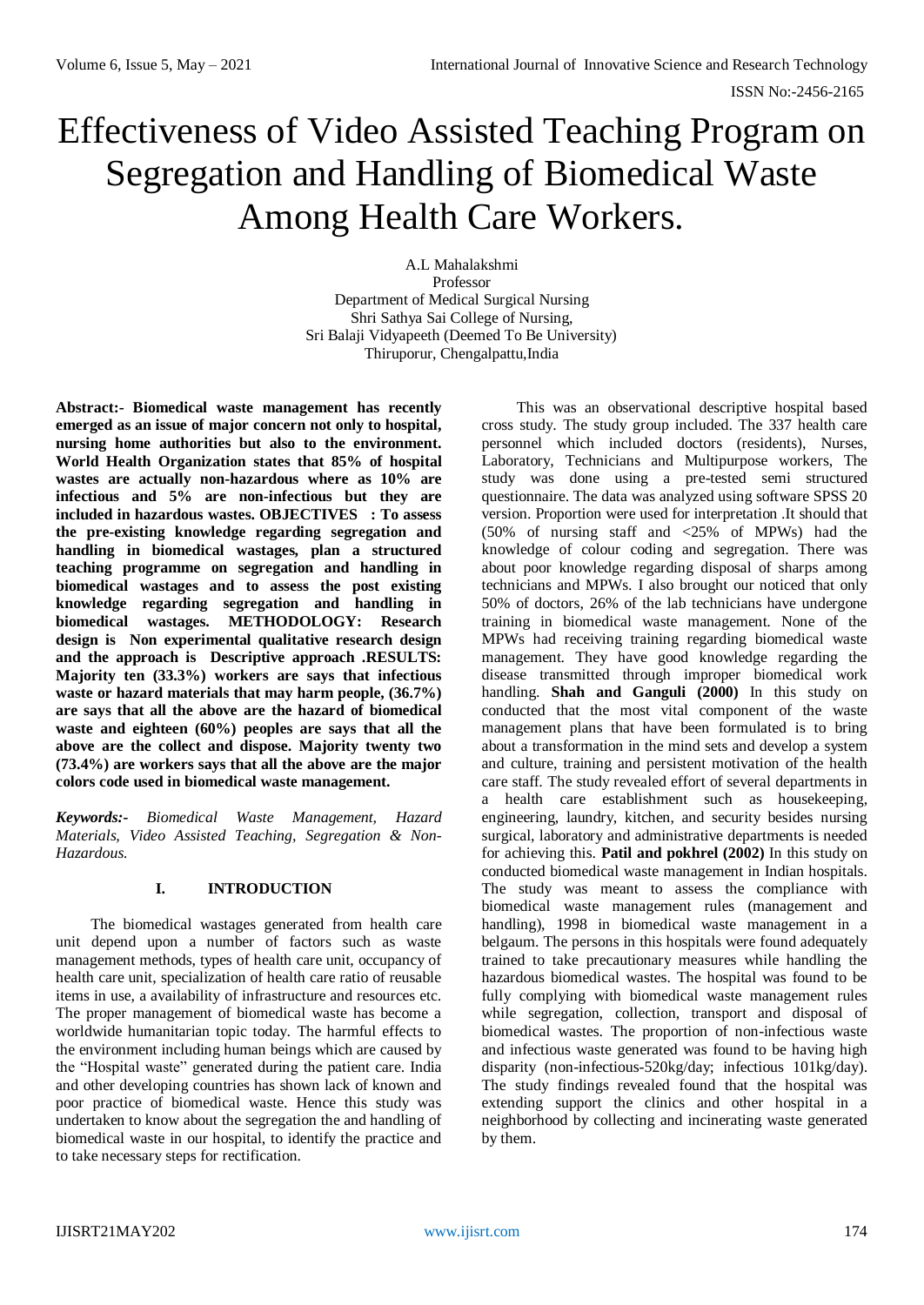## **II. OBJECTIVES**

- To assess the pre-existing knowledge regarding segregation and handling in biomedical wastages.
- $\div$  To plan a structured teaching programme on segregation and handling in biomedical wastages
- To assess the post existing knowledge regarding segregation and handling in biomedical wastages

# **III. RESEARCH METHODOLOGY**



# **IV. DATA ANALYSIS & INTERPRETATION**

The data obtained was classified and presented under the following section.

- **1.** Frequency and percentage distribution of the samples based on demographic variables such as age, gender, educational status, marital status, monthly income, family types, religion, and the health care workers about the biomedical waste.
- **2.** Frequency and percentage distribution of the clinical variables based on the effectiveness of video assisted teaching program on segregation and handling of biomedical waste among health care workers.
- 3. Association of pre interventional the effectiveness of video assisted teaching program on segregation and handling of biomedical waste among health care workers.

# **TABLE 1.1: FREQUENCY AND PERCENTAGE DISTRIBUTION OF THE DEMOGRAPHIC VARIABLES - AGE, SEX.**

| S.NO | <b>DEMOGRAPHIC VARIABLES</b> | <b>FREQUENCY</b> | <b>PERCENTAGE</b><br>$\frac{6}{9}$ |
|------|------------------------------|------------------|------------------------------------|
|      | Age                          |                  |                                    |
|      | $a)$ 26-30 years             |                  | 10%                                |
|      | $b)31-35$ years              |                  | 36.6%                              |
|      | $c)$ 36-40 years             |                  | 30%                                |
|      | $d$ )41-45 years             |                  | 23.4%                              |
|      | <b>Sex</b>                   |                  |                                    |
|      | a)Male                       | 13               | 43.4%                              |
|      | b)Female                     |                  | 56.6%                              |

Table1.1 reveals that eleven (36.6%) health care workers in the group of 31-35 years of age and seventeen (56.6%) of health care workers are females.

## **TABLE 1.2 FREQUENCY AND PERCENTAGE DISTRIBUTION OF THE DEMOGRAPHIC VARIABLES - EDUCATIONAL STATUS AND MARITAL STATUS.**

| S.NO           | DEMOGRAPHIC VARIABLES     | <b>FREQUENCY</b> | <b>PRECENTAGE</b> |
|----------------|---------------------------|------------------|-------------------|
|                |                           |                  | $\%$              |
| $\mathfrak{p}$ | <b>Educational</b> status |                  |                   |
|                | a)Noformal education      | 11               | 36.6%             |
|                | b)Primary education       | 19               | 63.4%             |
|                | c)Higher school education |                  |                   |
|                | d)Graduate                |                  |                   |
|                | Marital status            |                  |                   |
|                | a)Single                  | 11               | 36.6%             |
|                | b)Married                 | 19               | 63.4%             |
|                | c)Widowhood               |                  |                   |
|                | d)Divorced                |                  |                   |

Table 1.2 reveals that majority nineteen (63.4%) of the health care workers had the primary education and were married.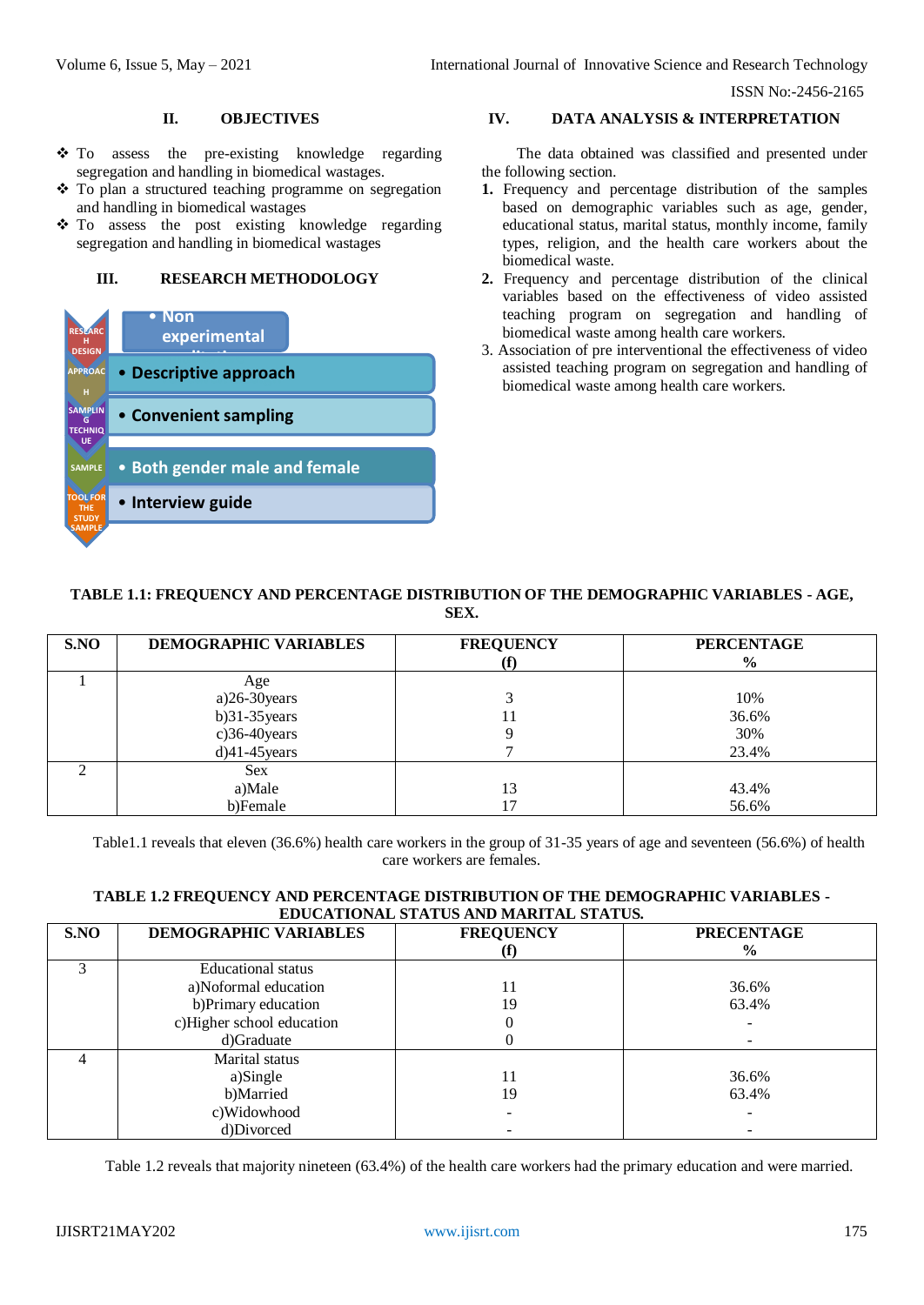## **TABLE 1.3 FREQUENCY AND PERCENTAGE DISTRIBUTION OF THE DEMOGRAPHIC VARIBALES - INCOME AND TYPES OF FAMILIES.**

| S.NO | <b>DEMOGRAPHIC VARIABLES</b>                                   | <b>FREQUENCY</b><br>$\left( \textbf{f} \right)$ | <b>PERCENTAGE</b><br>$\frac{6}{6}$ |
|------|----------------------------------------------------------------|-------------------------------------------------|------------------------------------|
|      | Monthly income<br>$a)$ < 5000<br>b)5001-8000<br>$c)8001-10000$ | 18<br>12                                        | 60%<br>40%                         |
|      | Types of family<br>a)Nuclear<br>b)Joint                        | 20<br>10                                        | 66.7%<br>33.3%                     |

Table 1.3 reveals Shows that majority eighteen (60%) of the health care workers had monthly income and majority twenty (66.7%) of the health care workers are nuclear family.

#### **TABLE 1.4 FREQUENCY AND PERCENTAGE DISTRIBUTION OF THE DEMOGRAPHIC VARIABLES - RELIGION AND THE HEALTH CARE WORKERS &DO YOU KNOW ABOUT THE BIOMEDICAL WASTE MANAGEMENT.**

| S.NO | <b>DEMOGRAPHIC VARIABLES</b>           | <b>FREQUENCY</b> | <b>PERCENTAGE</b><br>$\frac{6}{9}$ |
|------|----------------------------------------|------------------|------------------------------------|
|      |                                        | $\bf(f)$         |                                    |
| 7    | Religion                               |                  |                                    |
|      | a)Hindu                                | 18               | 60%                                |
|      | b)Muslim                               | 9                | 30%                                |
|      | c)Christian                            | 3                | 10%                                |
|      | d)Others specify                       | $\overline{0}$   | $\overline{\phantom{0}}$           |
|      |                                        |                  |                                    |
| 8    | Do you know about the biomedical waste |                  |                                    |
|      | management                             |                  |                                    |
|      | a)Through education                    |                  | 23.3%                              |
|      | b)Newspaper/Magazine                   | ↑                | 6.7%                               |
|      | c)Media                                | 8                | 26.3%                              |
|      | d)Health professionals                 | 13               | 43.3%                              |
|      |                                        |                  |                                    |

Table 1.4 reveals that majority eighteen (60%) belongs to hind religion and majority thirteen (43.3%) of them are aware about the biomedical waste management.

#### **TABLE 2.1.1 FREQUENCY AND PERCENTAGE DISTRIBUTION OF THE CLINICAL VARIABLES –MEANING, TYPES , HAZARDS OF BIOMEDICAL WASTE AND THE BIOMEDICAL WASTES CAN BE COLLECTED AND DISPOSED.**

|      | .                                       |                  |                   |  |  |  |  |
|------|-----------------------------------------|------------------|-------------------|--|--|--|--|
| S.NO | <b>CLINICAL VARIABLES</b>               | <b>FREQUENCY</b> | <b>PERCENTAGE</b> |  |  |  |  |
|      |                                         | (f)              | $\frac{0}{0}$     |  |  |  |  |
|      | What is the meaning of biomedical       |                  |                   |  |  |  |  |
|      | waste.                                  |                  |                   |  |  |  |  |
|      | a)Infectious waste or hazards material  | 10               | 33.3%             |  |  |  |  |
|      | that may harm people                    |                  |                   |  |  |  |  |
|      | b)Hospital waste                        |                  | 23.4%             |  |  |  |  |
|      | c)Waste generated while providing       | 4                | 13.3%             |  |  |  |  |
|      | health care                             |                  |                   |  |  |  |  |
|      | d)All the above                         | 9                | 30%               |  |  |  |  |
| 2    | What are the types of biomedical wastes |                  |                   |  |  |  |  |
|      | a)Hazard waste                          |                  | 23.3%             |  |  |  |  |
|      | b)Infectious waste                      |                  | 20%               |  |  |  |  |
|      | c)Non-infectious waste                  |                  | 16.7%             |  |  |  |  |
|      | d)All the above                         | 12               | 40%               |  |  |  |  |
| 3    | What are the hazard of biomedical       |                  |                   |  |  |  |  |
|      | waste                                   |                  |                   |  |  |  |  |
|      | a)Cross infection                       |                  | 23.4%             |  |  |  |  |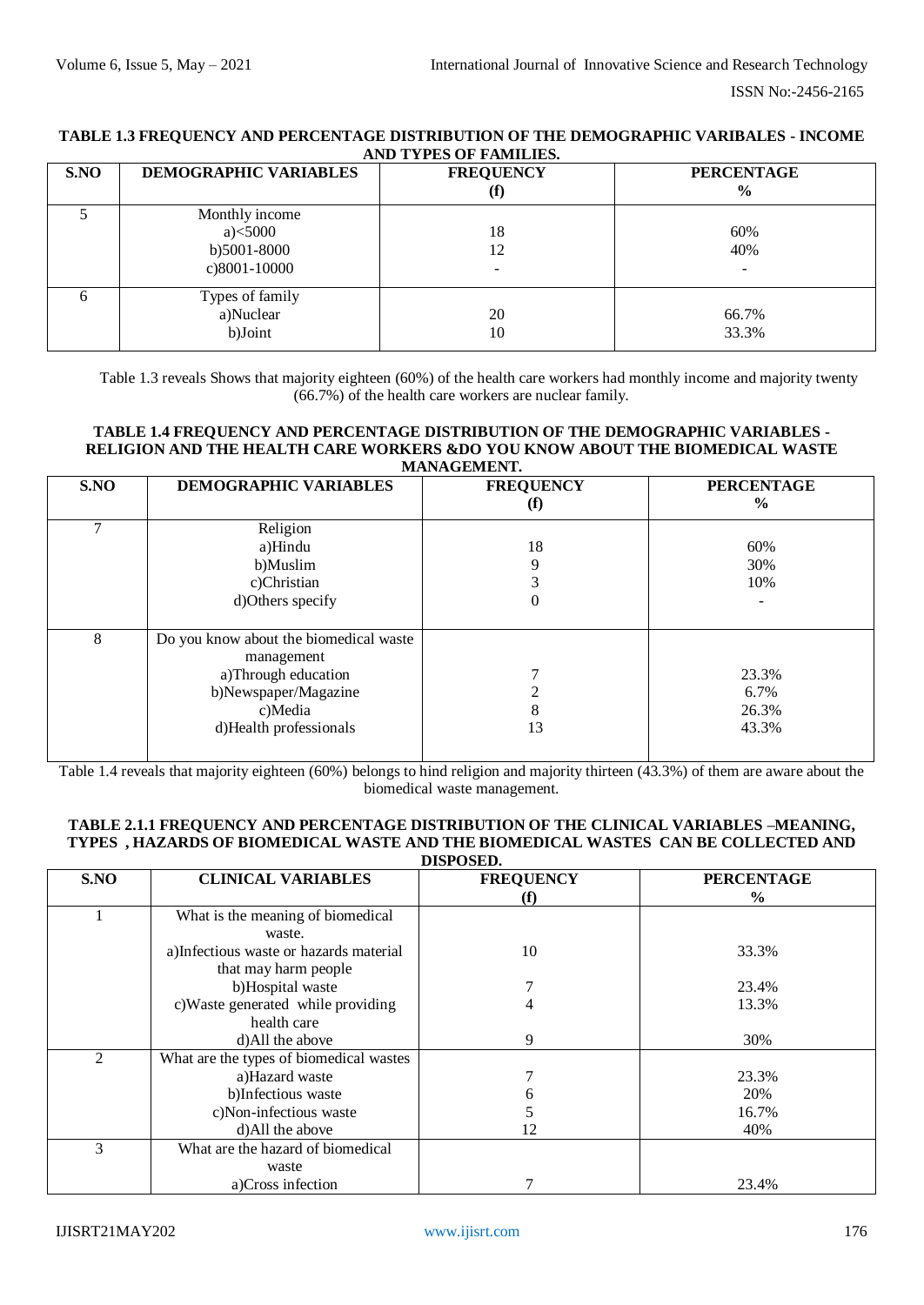| b)Spread of communicable disease<br>c)Nosocomial infection<br>d)All the above                                                                                                               | 10<br>11 | 33.3%<br>6.6%<br>36.7%      |
|---------------------------------------------------------------------------------------------------------------------------------------------------------------------------------------------|----------|-----------------------------|
| How the biomedical waste can be<br>collected and deposed<br>a)Use of appropriate containers<br>b)Use of appropriate methods of<br>dispose<br>c)Disinfection of materials<br>d)All the above | 18       | 23.4%<br>10%<br>6.6%<br>60% |

Table 2.1.1 reveals that majority ten (33.3%) workers are says that infectious waste or hazard materials that may harm people, Majority twelve (40%) are people says that all the above are the types of biomedical wastes, Majority eleven (36.7%) are says that all the above are the hazard of biomedical waste and Majority of eighteen (60%) peoples are says that all the above are the collect and dispose.

# **TABLE 2.1.2 FREQUENCY AND PERCENTAGE DISTRIBUTION OF THE CLINIVAL VARIABLES BASED OF THE SAMPLES ARE MEANING OF BIOMEDICAL WASTE AND DIFERENT STEPS OF BIOMEDICAL WASTE.**

| S.NO | <b>CLINICAL VARIABLES</b>             | <b>FREQUENCY</b> | <b>PERCENTAGE</b> |
|------|---------------------------------------|------------------|-------------------|
|      |                                       |                  | $\frac{6}{9}$     |
| 5    | What is the meaning of biomedical     |                  |                   |
|      | waste management                      |                  |                   |
|      | a)Treatment of infectious waste       | 6                | 20%               |
|      | b)Safe transport of waste to the      | 11               | 36%               |
|      | disposal site                         |                  |                   |
|      | c)Recycling of non-infectious waste   | 5                | 14%               |
|      | d)All the above                       | 9                | 30%               |
| 6    | What are the different steps followed |                  |                   |
|      | biomedical waste                      |                  |                   |
|      | a)Reduction-segregation-storage-      | 9                | 30%               |
|      | transportation-treatment              |                  |                   |
|      | b)Segregation-storage-transportation- |                  | 23.4%             |
|      | treatment-reduction                   |                  |                   |
|      | c)Transportation-segregation-storage- | 6                | 20%               |
|      | treatment-reduction                   |                  |                   |
|      | d)All the above                       | 8                | 26.1%             |

Table 2.1.2 reveals that majority of eleven (36%) are workers says that safe transport of waste to the disposal site, Majority of nine (30%) followed the reduction-segregation-storage-transportation-treatment.

## **TABLE : 2.1.3 FREQUENCY AND PERCENTAGE DISTRIBUTION OF THE CLINICAL VARIABLES BASED ON THEIR IMPORATNCE OF BIOMEDICAL WASTE MANAGEMENT AND ADVANTAGES OF BIOMEDICAL WASTE MANAGEMENT**.

| S.NO | <b>CLINICAL VARIABLES</b>                 | <b>FREQUENCY</b> | <b>PERCENTAGE</b> |  |
|------|-------------------------------------------|------------------|-------------------|--|
|      |                                           |                  | $\frac{0}{0}$     |  |
| 7    | What are the importance of biomedical     |                  |                   |  |
|      | waste management                          |                  |                   |  |
|      | a)To protect the health care workers      |                  | 23.4%             |  |
|      | b)To keep the environment cleaning        |                  | 10%               |  |
|      | c)To prevent infection                    |                  | 30%               |  |
|      | d)All the above                           | 11               | 36.6%             |  |
| 8    | What are the advantages of biomedical     |                  |                   |  |
|      | waste management                          |                  |                   |  |
|      | a)To prevent infections                   | 10               | 33.3%             |  |
|      | b)To discard the wastages in a proper     |                  | 6.7%              |  |
|      | and systemic way                          |                  |                   |  |
|      | c)To prevent the infections to the health | 9                | 30%               |  |
|      | care workers                              |                  |                   |  |
|      | d)All the above                           | 11               | 30%               |  |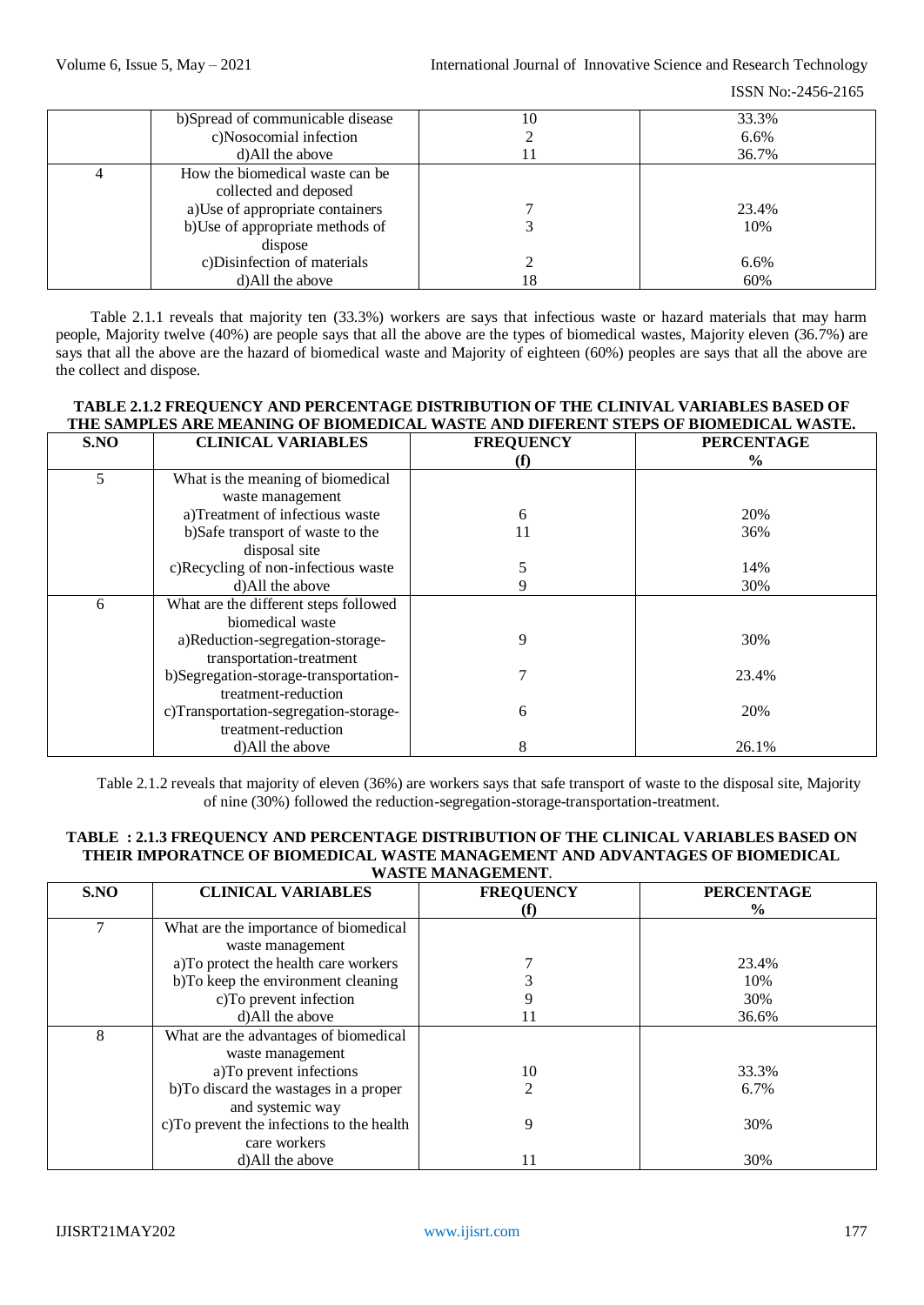Table 2.1.3: reveals that majority eleven (36.6%) are workers says that all the above has the importance of biomedical waste management.

|     | TABLE 2.1.4 FREQUENCY AND PERCENTAGE DISTRIBUTION OF THE CLINICAL VARIABLES |                  |                   |  |  |  |  |
|-----|-----------------------------------------------------------------------------|------------------|-------------------|--|--|--|--|
| SNO | <b>CLINICAL VARIABLES</b>                                                   | <b>FREQUENCY</b> | <b>PERCENTAGE</b> |  |  |  |  |
| 9   | What are the types of hospital waste                                        |                  |                   |  |  |  |  |
|     | a)Degradable                                                                | 4                | 13.3%             |  |  |  |  |
|     | b)Non-degradable                                                            | 4                | 13.3%             |  |  |  |  |
|     | c)Human waste                                                               | 3                | 10%               |  |  |  |  |
|     | d)All the above                                                             | 19               | 63.4%             |  |  |  |  |
| 10  | What are the types of containers used in                                    |                  |                   |  |  |  |  |
|     | biomedical waste management.                                                |                  |                   |  |  |  |  |
|     | a)Disinfectant containers                                                   | 4                | 13.3%             |  |  |  |  |
|     | b)Puncture proof containers                                                 | 6                | 20%               |  |  |  |  |
|     | c)Plastic bag containers / biodegradable                                    | 11               | 36.7%             |  |  |  |  |
|     | d)All the above                                                             | 9                | 30%               |  |  |  |  |
| 11  | What are the major colour codes used in                                     |                  |                   |  |  |  |  |
|     | biomedical waste management                                                 |                  |                   |  |  |  |  |
|     | a)Yellow-solid waste, cotton, human and animal                              | 4                | 13.3%             |  |  |  |  |
|     | waste                                                                       |                  |                   |  |  |  |  |
|     | b)Red- infectious plastic waste                                             | 3                | 10%               |  |  |  |  |
|     | c)Black- cytotoxic drugs, chemical waste                                    | 1                | 3.3%              |  |  |  |  |
|     | d)All the above                                                             | 22               | 73.4%             |  |  |  |  |
|     |                                                                             |                  |                   |  |  |  |  |
| 12  | What is the meaning of segregation of waste                                 |                  |                   |  |  |  |  |
|     | a)Separation of waste                                                       |                  |                   |  |  |  |  |
|     | b)Gathering of waste                                                        | 15               | 50%               |  |  |  |  |
|     | c)Disposal of waste                                                         | 7                | 23.4%             |  |  |  |  |
|     | d)None of the above                                                         | 6                | 20%               |  |  |  |  |
| 13  |                                                                             | $\overline{2}$   | 6.6%              |  |  |  |  |
|     | What are the purposes of segregation of waste                               |                  |                   |  |  |  |  |
|     | a)To promote infectious<br>b)To gather waste                                |                  | 13.4%             |  |  |  |  |
|     | c)To prevent contamination                                                  | 4<br>8           | 26.6%             |  |  |  |  |
|     | d)None of the above                                                         | 15               | 50%               |  |  |  |  |
|     |                                                                             | 3                | 10%               |  |  |  |  |
| 14  | How the wastes are segregated                                               |                  |                   |  |  |  |  |
|     | a)Separation of harmless waste from harmful                                 | 8                | 26.6%             |  |  |  |  |
|     | waste                                                                       |                  |                   |  |  |  |  |
|     | b)Separation of harmless waste from harmless                                | 6                | 20.2%             |  |  |  |  |
|     | waste                                                                       |                  |                   |  |  |  |  |
|     | c)Both a and d                                                              | 14               | 46.6%             |  |  |  |  |
|     | d)None of these                                                             | 2                | 6.6%              |  |  |  |  |
| 15  | What are the wastes discarded in yellow colour                              |                  |                   |  |  |  |  |
|     | container                                                                   |                  |                   |  |  |  |  |
|     | a)Human anatomical waste                                                    | 4                | 13.3%             |  |  |  |  |
|     | b)Expired drugs                                                             | $\,8\,$          | 26.6%             |  |  |  |  |
|     | c)cytotoxic drugs                                                           | 4                | 13.5%             |  |  |  |  |
|     | d)All the above                                                             | 14               | 46.6%             |  |  |  |  |
| 16  | What are the wastes discarded in red colour                                 |                  |                   |  |  |  |  |
|     | container                                                                   |                  |                   |  |  |  |  |
|     | a)Toxins                                                                    | 5                | 16.6%             |  |  |  |  |
|     | b)Solid waste                                                               | 6                | 20%               |  |  |  |  |
|     | c)Both A and B                                                              | 5                | 50%               |  |  |  |  |
|     | d)None of the above                                                         | 4                | 13.4%             |  |  |  |  |
| 17  | What are the wastes discarded in a black colour                             |                  |                   |  |  |  |  |
|     | container                                                                   |                  |                   |  |  |  |  |
|     | a)Chemical waste                                                            | 6                | 20%               |  |  |  |  |
|     | b)Incinerator waste                                                         | 1                | 3.4%              |  |  |  |  |
|     | c)Kitchen waste                                                             | 6                | 20%               |  |  |  |  |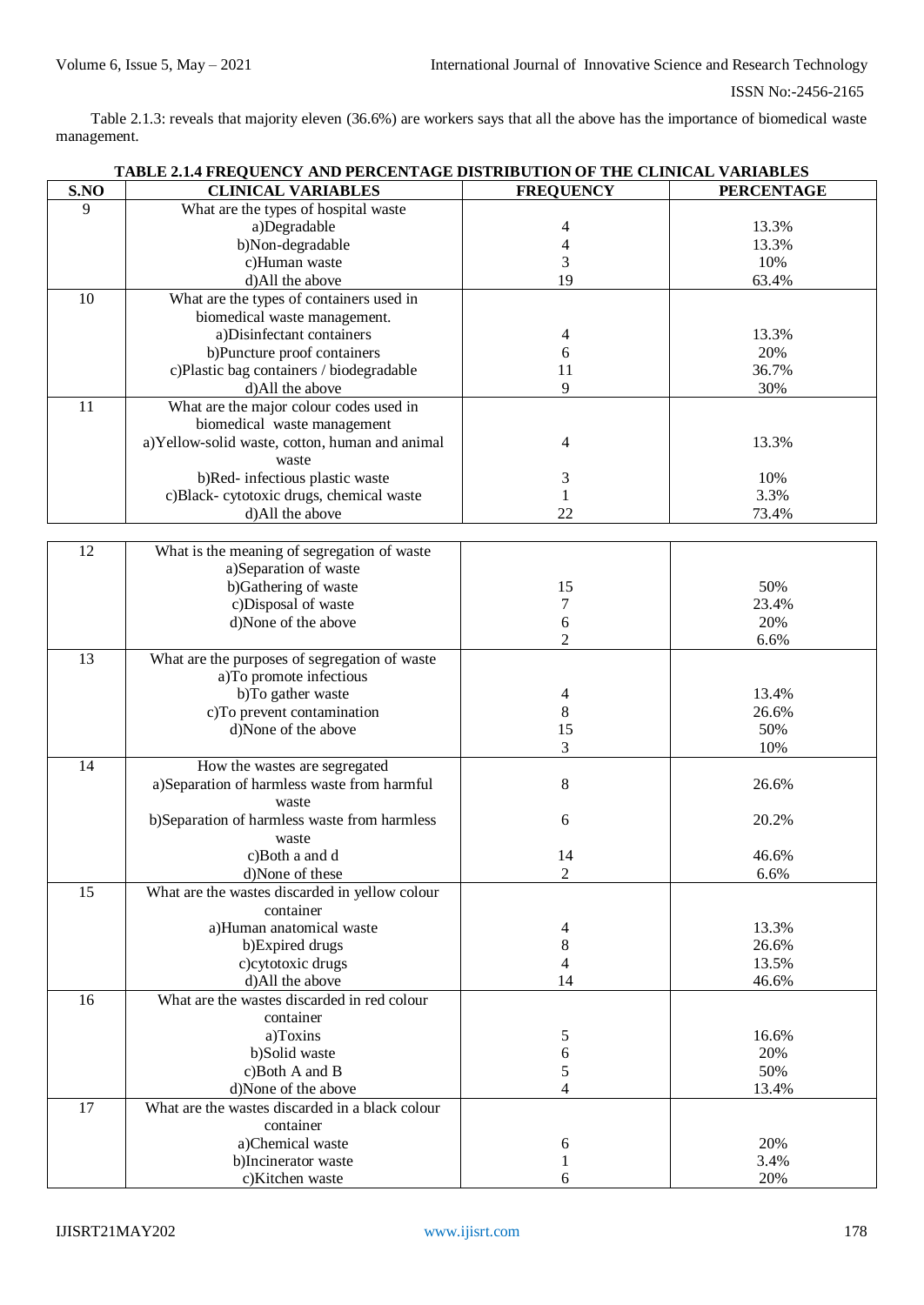|    | d)All the above                                   | 17             | 56.6% |
|----|---------------------------------------------------|----------------|-------|
| 18 | What are the wastes discarded in a blue colour    |                |       |
|    | container                                         |                |       |
|    | a)Glass vial                                      | 2              | 6.6%  |
|    | b)Blades                                          | $\overline{2}$ | 6.6.% |
|    | c)Needle                                          | 5              | 16.6% |
|    | d)All the above                                   | 21             | 70.2% |
| 19 | What are the measures used in handlings of        |                |       |
|    | biomedical waste                                  |                |       |
|    | a) Wearing the gloves                             |                | 3.4%  |
|    | b) Wearing the apron                              | 2              | 6.6%  |
|    | c) Wearing the mask                               | 3              | 10%   |
|    | d)All the above                                   | 24             | 30%   |
| 20 | What are the safety measure should be followed    |                |       |
|    | for segregation and handling of biomedical wastes |                |       |
|    | a)Use of gloves                                   |                |       |
|    | b)Use of appropriate containers                   | 3              | 10%   |
|    | c)Both A and B                                    | 5              | 16.6% |
|    | d)None of the above                               | 12             | 40%   |
|    |                                                   | 10             | 33.4% |

**TABLE 2.1.4**: Shows that majority nineteen (63.4%) are workers says that all the above are of types of hospital waste, Majority eleven (36.7%) are workers says that plastic bag containers/ biodegradable waste, Majority twenty two (73.4%) are workers says that all the above are the major colours code used in biomedical waste management, majority fifteen (50%) are workers says that separation of wastes, Majority fifteen (50%) are workers says that to prevent contamination, Majority fourteen (46.6%) are workers says that both separation of harmless waste from harmful waste and none of these, majority fourteen (13.3%) are workers says that all the above wastes are discarded in yellow colour container, Majority six (20%) are workers says that solid waste are discarded in red colour container, Majority seventeen (56.6%) are workers says that are all the above wastes are discarded in black colour container, Majority twenty one (70.2%) are workers says that all the above waste are discarded blue colour container, majority are twenty four (30%) workers says that all the above measures to be used in handling of biomedical waste, Majority twelve (40%) workers are says that both a and b (use of gloves and use of appropriate containers).

# **SECTION- III**

#### **TABLE 1.1 ASSOCIATION BETWEEN THE LEVEL OF EFECTIVENESS OF DEMOGRAPHIC VARIABLES SUCH AS AGE, SEX:**

|      | Demographic variables     |              |                   | <b>Level of effectiveness</b> |                |                  |       |                   |
|------|---------------------------|--------------|-------------------|-------------------------------|----------------|------------------|-------|-------------------|
| S.No |                           |              | <b>Inadequate</b> | <b>Adequate</b>               |                | <b>Moderate</b>  |       | Chi-square        |
|      |                           | $\mathbf{F}$ | $P\%$             | $\mathbf{F}$                  | $P\%$          | $\mathbf F$      | $P\%$ | value             |
| 1)   | Age                       |              |                   |                               |                |                  |       | $\chi$ 2 = 43.459 |
|      | 26-30 years               | 1            | 3.33              | $\overline{0}$                |                | $\boldsymbol{2}$ | 6.6   | $P=12.59$         |
|      | 31-35 years               | 5            | 16.6              | $\overline{c}$                | 6.6            | $\overline{4}$   | 13.3  | (S)               |
|      | 36-40years                | 6            | 20                | $\sqrt{2}$                    | 6.6            | $\,1\,$          | 3.33  |                   |
|      | 41-45 years               | 5            | 16.6              | $\theta$                      | $\blacksquare$ | $\overline{2}$   | 6.6   |                   |
|      |                           |              |                   |                               |                |                  |       |                   |
|      |                           |              |                   |                               |                |                  |       |                   |
|      |                           |              |                   |                               |                |                  |       |                   |
| 2)   | Sex                       |              |                   |                               |                |                  |       | $\chi$ 2 = 3.1146 |
|      | Male                      | 6            | 20                | 1                             | 3.33           |                  | 20    | $P = 5.99$        |
|      | Female                    | 13           | 43.3              | 1                             | 3.33           | $\frac{6}{3}$    | 10    | (NS)              |
|      |                           |              |                   |                               |                |                  |       |                   |
| 3)   | <b>Educational</b> status |              |                   |                               |                |                  |       | $\chi$ 2 = 69.38  |
|      | Noformal education        | 6            | 20                |                               |                | $\frac{5}{5}$    | 16.6  | $P = 5.99$        |
|      | Primary education         | 12           | 40                | $\overline{2}$                | 6.6            |                  | 16.6  | (S)               |
|      | Higher school education   |              |                   |                               |                |                  |       |                   |
|      | Graduate                  |              |                   |                               |                |                  |       |                   |
| 4)   | Marital status            |              |                   |                               |                |                  |       | $\chi$ 2 = 4.694  |
|      | Single                    | 7            | 0.002             | $\boldsymbol{0}$              |                | $\mathfrak 3$    | 10    | $P = 5.99$        |
|      | Married                   | 11           | 36.6              | $\mathfrak{2}$                | 6.6            | $\overline{7}$   | 0.002 | (NS)              |
|      | Widowhood                 | 18           | 60                | $\overline{2}$                | 6.6            | 10               | 33.3  |                   |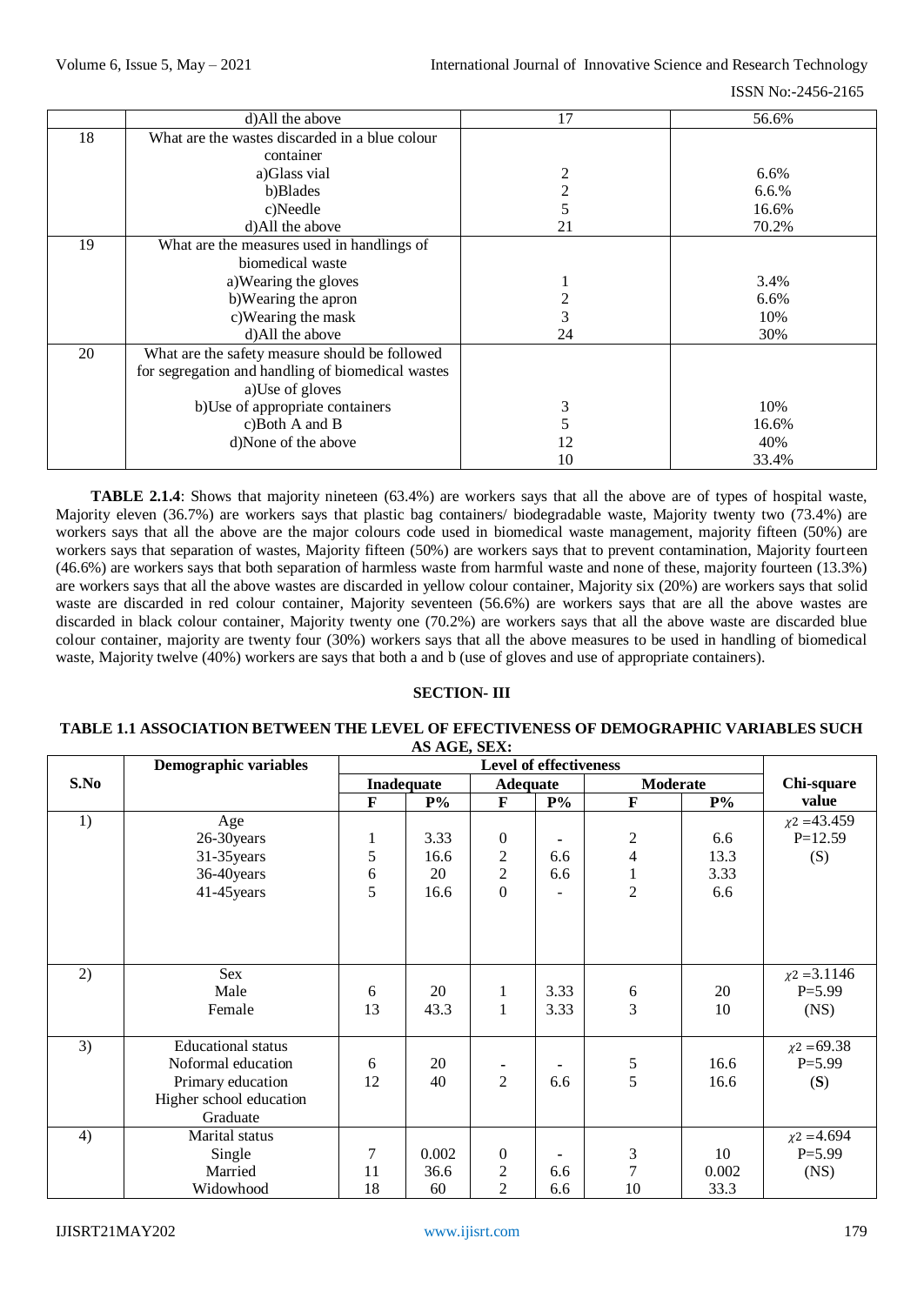ISSN No:-2456-2165

|    | Divorced                    |                  |      |                  |     |                |      |                   |
|----|-----------------------------|------------------|------|------------------|-----|----------------|------|-------------------|
| 5) | Monthly income              |                  |      |                  |     |                |      | $\chi$ 2 = 0.4181 |
|    | $<$ 5000                    | 12               | 40   | 1                | 0.3 | 5              | 16.6 | $P = 5.99$        |
|    | 5001-8000                   | 7                | 23.3 |                  | 0.3 | $\overline{4}$ | 13.3 | (NS)              |
|    | 8001-10000                  |                  |      |                  |     |                |      |                   |
|    |                             |                  |      |                  |     |                |      |                   |
| 6) | Types of family             |                  |      |                  |     |                |      | $\chi$ 2 = 18.453 |
|    | Nuclear                     | 11               | 36.6 | 2                | 6.6 |                | 23.3 | $P=9.49$          |
|    | Joint                       | 7                | 23.3 |                  | 0.3 | $\overline{2}$ | 6.6  | (S)               |
|    |                             |                  |      |                  |     |                |      |                   |
| 7  | Religion                    |                  |      |                  |     |                |      | $\chi$ 2 = 1.098  |
|    | Hindu                       | 3                | 10   |                  | 3.3 | 14             | 46.6 | $P = 5.99$        |
|    | Muslim                      | $\overline{2}$   | 6.6  | $\theta$         |     | 7              | 23.3 | (S)               |
|    | Christian                   | $\boldsymbol{0}$ |      | $\overline{0}$   |     | 3              |      |                   |
|    | Others specify              |                  |      |                  | ۰   |                |      |                   |
| 8  | Do you know about the       |                  |      |                  |     |                |      | $\chi$ 2 = 2.704  |
|    | biomedical waste management |                  |      |                  |     |                |      | $P=12.59$         |
|    | a) Yes b)No                 |                  |      |                  |     |                |      | (S)               |
|    | Through education           |                  | 3.3  | $\theta$         |     |                | 3.3  |                   |
|    | News paper/Magazine         |                  | 3.3  | $\boldsymbol{0}$ | ٠   |                | 3.3  |                   |
|    | Media                       |                  | 3.3  | 0                |     |                | 23.3 |                   |
|    | Health professionals        | 3                | 10   |                  | 3.3 | 10             | 33.3 |                   |

# **TABLE-1 .1:**

- $\triangleright$  Reveals that there is a statistically significant association found between the level of effectiveness program on segregation and handling of biomedical waste such as age.
- $\triangleright$  Reveals that there is no statistically significant association found between the level of effectiveness program on segregation and handling of biomedical waste such as sex.
- $\triangleright$  Reveals that there is a statistically significant association found between the level of effectiveness program on segregation and handling of biomedical waste such as educational status.
- $\triangleright$  Reveals there is no statistically significant association found between the level of effectiveness program on segregation and handling of biomedical waste such as marital status.
- $\triangleright$  Reveals that there is no statistically significant association found between the level of effectiveness program on

segregation and handling of biomedical wastes such as monthly income.

- $\triangleright$  Reveals that there is statistically association found between the level of effectiveness program on segregation and handling of biomedical wastes such as types of family.
- $\triangleright$  Reveals that there is statistically association found between the level of effectiveness program on segregation and handling of biomedical wastes such as religion and biomedical waste management.

# **POST TEST**

**ASSOCIATION OF POST INTERVENTIONAL THE EFFECTIVENESS OF VIDEO ASSISTED TEACHING PROGRAM ON SEGGREGATION AND HANDLING OF BIOMEDICAL WASTE AMONG HEALTH CARE WORKERS**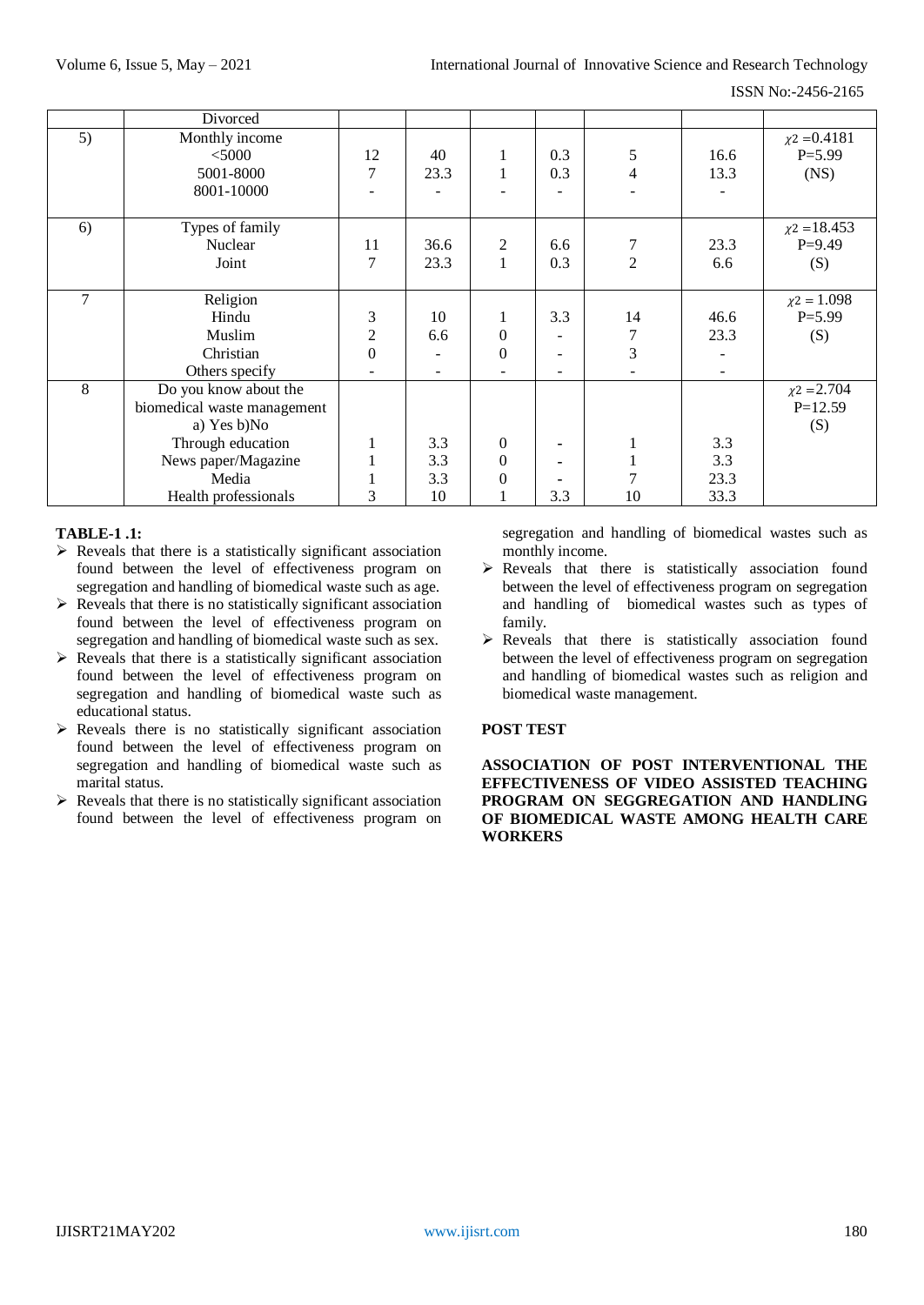## **TABLE 1.1 ASSOCIATION BETWEEN THE LEVEL OF EFFECTIVENESS OF DEMOGRAPHIC VARIABLES**

|                |                                                                                                                       | <b>Level of effectiveness</b>                                                 |                                      |                                                                          |                                                                           |                                                                    |                                                |                                        |
|----------------|-----------------------------------------------------------------------------------------------------------------------|-------------------------------------------------------------------------------|--------------------------------------|--------------------------------------------------------------------------|---------------------------------------------------------------------------|--------------------------------------------------------------------|------------------------------------------------|----------------------------------------|
| S.no           | Demographic variables                                                                                                 | Inadequate<br><b>Adequate</b>                                                 |                                      |                                                                          | <b>Moderate</b>                                                           |                                                                    | Chi-square                                     |                                        |
|                |                                                                                                                       | $\mathbf{F}$                                                                  | $\mathbf{P}^{o}\!/\!_{\mathbf{0}}$   | $\mathbf F$                                                              | $\mathbf{P}^{o}\!/\!_{o}$                                                 | $\mathbf{F}$                                                       | $\mathbf{P}^{0}\!/\!_{\mathbf{0}}$             | <b>Value</b>                           |
| $\mathbf{1}$   | Age<br>26-30years<br>31-35years<br>36-45 years<br>41-45 years                                                         | $\overline{c}$<br>$\overline{\mathbf{4}}$<br>$\overline{c}$<br>$\overline{0}$ | 6.6<br>13.3<br>6.6<br>$\blacksquare$ | $\boldsymbol{0}$<br>$\boldsymbol{0}$<br>$\mathbf{1}$<br>$\boldsymbol{0}$ | 3.3<br>$\blacksquare$                                                     | $\mathbf{1}$<br>7<br>6<br>$\boldsymbol{7}$                         | 3.3<br>23.3<br>20<br>23.3                      | $\chi$ 2 = 9.975<br>$P=9.49$<br>(NS)   |
| $\overline{2}$ | Sex<br>Male<br>Female                                                                                                 | 3<br>5                                                                        | 10<br>16.6                           | $\boldsymbol{0}$<br>$\boldsymbol{0}$                                     | $\blacksquare$<br>$\ddot{\phantom{1}}$                                    | 10<br>14                                                           | 33.3<br>46.6                                   | $\chi$ 2 = 0.282<br>$P = 5.99$<br>(S)  |
| $\overline{3}$ | <b>Educational</b> status<br>Noformal education<br>Primary education<br>Higher school education<br>Graduate           | 1<br>4<br>$\overline{a}$                                                      | 3.3<br>13.3<br>$\blacksquare$        | 1<br>$\boldsymbol{0}$                                                    | 3.3<br>$\blacksquare$<br>$\overline{\phantom{a}}$<br>$\ddot{\phantom{1}}$ | 9<br>15<br>$\blacksquare$<br>L,                                    | 30<br>50<br>$\omega$<br>$\omega$               | $\chi$ 2 = 2.3297<br>$P = 5.99$<br>(S) |
| $\overline{4}$ | Marital status<br>Single<br>Married<br>Widow<br>Divorced                                                              | 2<br>3<br>$\sim$                                                              | 6.6<br>10<br>$\blacksquare$          | $\mathbf{1}$<br>$\boldsymbol{0}$<br>$\blacksquare$                       | 3.3<br>$\overline{\phantom{a}}$<br>$\sim$<br>$\bar{\phantom{a}}$          | $\,8\,$<br>16<br>$\overline{a}$<br>L,                              | 26.6<br>53.3<br>$\blacksquare$<br>$\omega$     | $\chi$ 2 = 1.253<br>$P = 5.99$<br>(S)  |
| 5              | Monthly income<br>$<$ 5000<br>5001-8000<br>8001-10000                                                                 | 5<br>$\boldsymbol{0}$                                                         | 16.6                                 | $\boldsymbol{0}$<br>$\boldsymbol{0}$<br>$\overline{\phantom{a}}$         | ٠                                                                         | 15<br>10<br>$\frac{1}{2}$<br>$\overline{\phantom{a}}$              | 50<br>33.3<br>$\blacksquare$<br>$\blacksquare$ | $\chi$ 2 = 5.140<br>$P = 5.99$<br>(S)  |
| 6              | Types of family<br>Nuclear<br>Joint                                                                                   | 5<br>$\mathbf{0}$                                                             | 16.6<br>$\blacksquare$               | $\boldsymbol{0}$<br>$\mathbf{1}$                                         | 3.3                                                                       | 16<br>$8\,$                                                        | 53.3<br>26.6                                   | $\chi$ 2 = 4.601<br>$P = 5.99$<br>(S)  |
| $\overline{7}$ | Religion<br>Hindu<br>Muslim<br>Christian<br>Others specify                                                            | 10<br>7<br>$\mathbf{1}$<br>$\overline{\phantom{a}}$                           | 33.3<br>23.3<br>3.3                  | $\overline{c}$<br>$\boldsymbol{0}$<br>$\boldsymbol{0}$                   | 6.6<br>$\ddot{\phantom{1}}$                                               | 6<br>$\overline{c}$<br>$\overline{2}$                              | $20\,$<br>6.6<br>$\blacksquare$<br>-           | $\chi$ 2 = 12.14<br>$P=12.59$<br>(NS)  |
| 8              | Do you know about the<br>biomedical waste<br>Through education<br>Newspaper/Magazine<br>Media<br>Health professionals | 3<br>$\mathbf{1}$<br>6<br>8                                                   | 10<br>3.3<br>20<br>26.6              | $\boldsymbol{0}$<br>1<br>$\boldsymbol{0}$<br>$\mathbf{1}$                | $\blacksquare$<br>3.3<br>3.3                                              | $\overline{4}$<br>$\boldsymbol{0}$<br>$\sqrt{2}$<br>$\overline{4}$ | 13.3<br>$\blacksquare$<br>6.6<br>13.3          | $\chi$ 2 = 9.622<br>$P=12.59$<br>(NS)  |

 $\triangleright$  Reveals that there is no statistically association found between the level of effectiveness program on segregation and handling of biomedical waste such age.

 Reveals that there is statistically association found between the level of effectiveness program on segregation and handling of biomedical waste such as sex.

 Reveals that there is statistically association found between the level of effectiveness program on segregation and handling of biomedical waste such as educational status and marital status.

 Reveals that there is statistically association found between the level of effectiveness program on segregation and handling of biomedical waste such as monthly income and types of family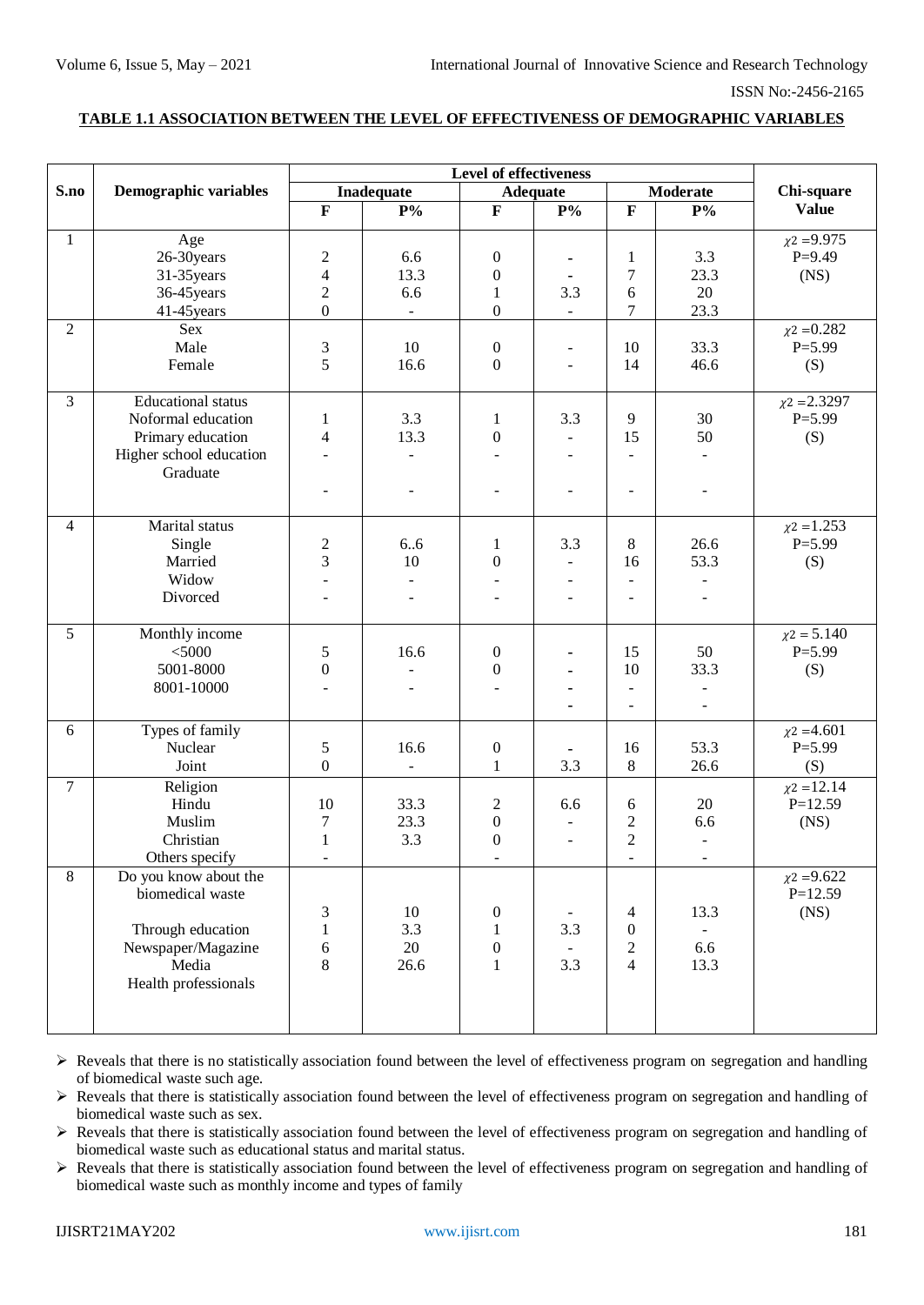$\triangleright$  Reveals that there is no statistically significant association found between the level of effectiveness program on segregation and handling of biomedical waste such as religion and biomedical waste management.

# **FIG;1- FREQUANCY AND PERCENTAGE DISTRIBUTION OF THE SAMPLES BASED ON THE PRE INTERVENTION KNOWLEDGE ON SEGGREGATION AND HANDLING OF BIOMEDICAL WASTE.**



## **FIG;2- FREQUANCY AND PERCENTAGE DISTRIBUTION OF THE SAMPLES BASED ON THE POST INTERVENTION KNOWLEDGE AFTER VIDEO ASSISTED TEACHING ON SEGGREGATION AND HANDLING OF BIOMEDICAL WASTE .**



#### **NURSING IMPLICATIONS: NURSING PRACTICES**

Nurses should be motivated towards creating awareness on segregation and handling of biomedical wastes.

Nurses should be motivated towards the preparation of video teaching models**.**

Nurses in all settings should provide the basic protective equipment for the workers, who are involved in the biomedical waste management.

## **NURSING RESEARCH**

The study will be valuable reference for future research students.

The nurse researcher can develop new strategies to import effectiveness among health care workers regarding the segregation and handling of biomedical wastes.

The nurse researcher can adopt various teaching programs conduct research in biomedical waste management.

## **NURSING EDUCATION**

Nurse educator can teach the steps of biomedical wastes and demonstrate in hospital settings.

Nurse educator can encourage the health care workers to educate about this segregation and handling of biomedical wastes in hospital settings.

# **NURSING ADMINISTRATION**

Nursing administrator should collaborate with the hospital workers, nurses, health care professionals and health care workers with specialized level regarding biomedical wastes. Nurse administration can provide adequate information materials or booklet the health care safety.

## **V. DISCUSSION**

The findings related to demographic variables showed that majority 36.6% of the samples were in the age group of 31-35 years. Majority 43.4% of the samples were in the sex (male). Majority 63.4% of the samples were in the primary education. Majority 63.4% of the samples were in the marital status.